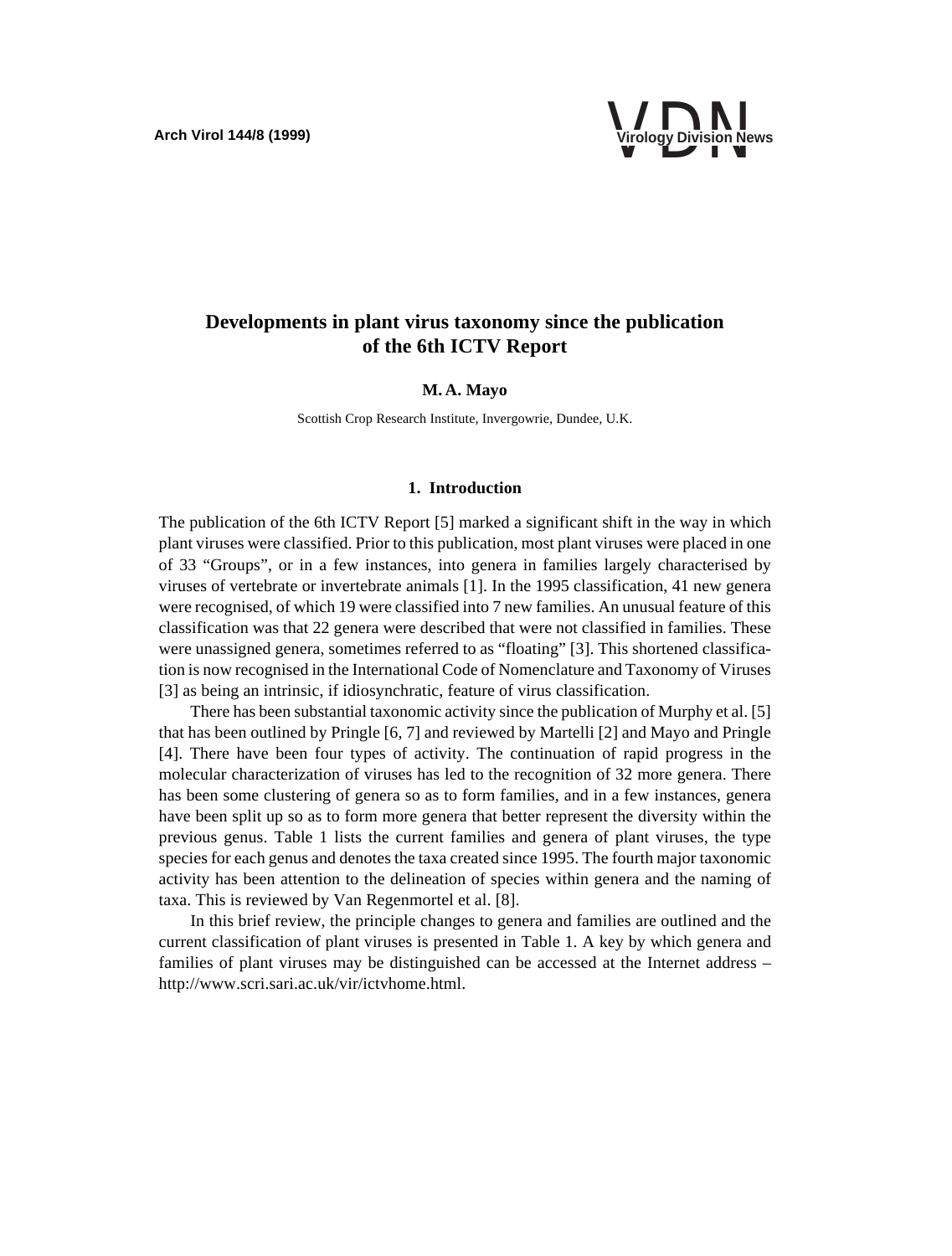| Type of genome       | Family                         | Genus                            | Type species                       |
|----------------------|--------------------------------|----------------------------------|------------------------------------|
| ss DNA               | Geminiviridae                  | <i>Mastrevirus<sup>a</sup></i>   | Maize streak virus                 |
|                      |                                | Curtovirus <sup>a</sup>          | Beet curly top virus               |
|                      |                                | <b>Begomovirus</b> <sup>a</sup>  | Bean golden mosaic virus           |
| ss DNA               |                                | <b>Nanovirus</b> <sup>a</sup>    | Subterranean clover stunt virus    |
| Reverse transcribing | Caulimoviridae <sup>a</sup>    | Caulimovirus                     | Cauliflower mosaic virus           |
|                      |                                | "SbCMV-like" <sup>a</sup>        | Soybean chlorotic mottle virus     |
|                      |                                | "CsVMV-like"ª                    | Cassava vein mosaic virus          |
|                      |                                | "PVCV-like" <sup>a</sup>         | Petunia vein clearing virus        |
|                      |                                | Badnavirus                       | Commelina yellow mottle virus      |
|                      |                                | "RTBV-like" <sup>a</sup>         | Rice tungro baciliform virus       |
| Reverse transcribing | Pseudoviridae <sup>a</sup>     | Pseudovirus <sup>a</sup>         | Saccharomyces cerevisiae Tyl virus |
| Reverse transcribing | <i>Metaviridae<sup>a</sup></i> | Metavirus <sup>a</sup>           | Saccharomyces cerevisiae Ty3 virus |
| ds RNA               | Reoviridae                     | Phytoreovirus                    | Wound tumor virus                  |
|                      |                                | Fijivirus                        | Fiji disease virus                 |
|                      |                                | Oryzavirus                       | Rice ragged stunt virus            |
| ds RNA               | Partitviridae                  | Alphacryptovirus                 | White clover cryptic virus 1       |
|                      |                                | Betacryptovirus                  | White clover cryptic virus 2       |
| ds RNA               |                                | Varicosavirus <sup>a</sup>       | Lettuce big-vein virus             |
| $(-)$ ss RNA         | Rhabdoviridae                  | Cytorhabdovirus                  | Lettuce necrotic yellows virus     |
|                      |                                | Nucleorhabdovirus                | Potato yellow dwarf virus          |
| $(-)$ ss RNA         | Bunyaviridae                   | <i>Tospovirus</i>                | Tomato spotted wilt virus          |
| $(-)$ ss RNA         |                                | Tenuivirus                       | Rice stripe virus                  |
| $(-)$ ss RNA         |                                | <i>Ophiovirus<sup>a</sup></i>    | Citrus psorosis virus              |
| $(+)$ ss $RNA$       | <b>Bromoviridae</b>            | <b>Bromovirus</b>                | Brome mosaic virus                 |
|                      |                                | Cucumovirus                      | Cucumber mosaic virus              |
|                      |                                | Alfamovirus                      | Alfalfa mosaic virus               |
|                      |                                | <i>Ilarvirus</i>                 | Tobacco streak virus               |
|                      |                                | Oleavirus <sup>a</sup>           | Olive latent virus 2               |
| $(+)$ ss $RNA$       | Closteroviridae <sup>a</sup>   | Closterovirus                    | Beet yellows virus                 |
|                      |                                | Crinivirus <sup>a</sup>          | Lettuce infectious yellows virus   |
| $(+)$ ss $RNA$       | Comoviridae                    | Comovirus                        | Cowpea mosaic virus                |
|                      |                                | Nepovirus                        | Tobacco ringspot virus             |
|                      |                                | Fabavirus                        | Broad bean wilt virus 1            |
| $(+)$ ss $RNA$       | Luteoviridae <sup>a</sup>      | Luteovirus                       | Barley yellow dwarf virus - PAV    |
|                      |                                | Polerovirus <sup>a</sup>         | Potato leafroll virus              |
|                      |                                | Enamovirus                       | Pea enation mosaic virus $-1$      |
| $(+)$ ss $RNA$       | Potyviridae                    | Potyvirus                        | Potato virus Y                     |
|                      |                                | Rymovirus                        | Ryegrass mosaic virus              |
|                      |                                | <b>Bymovirus</b>                 | Barley yellow mosaic virus         |
|                      |                                | <b>Macluravirus</b> <sup>a</sup> | Maclura mosaic virus               |
|                      |                                | <i>Ipomovirus<sup>a</sup></i>    | Sweet potato mild mottle virus     |
|                      |                                | Tritimovirus                     | Wheat streak mosaic virus          |

**Table 1.** The current classification of families and genera of plant viruses

*Continued*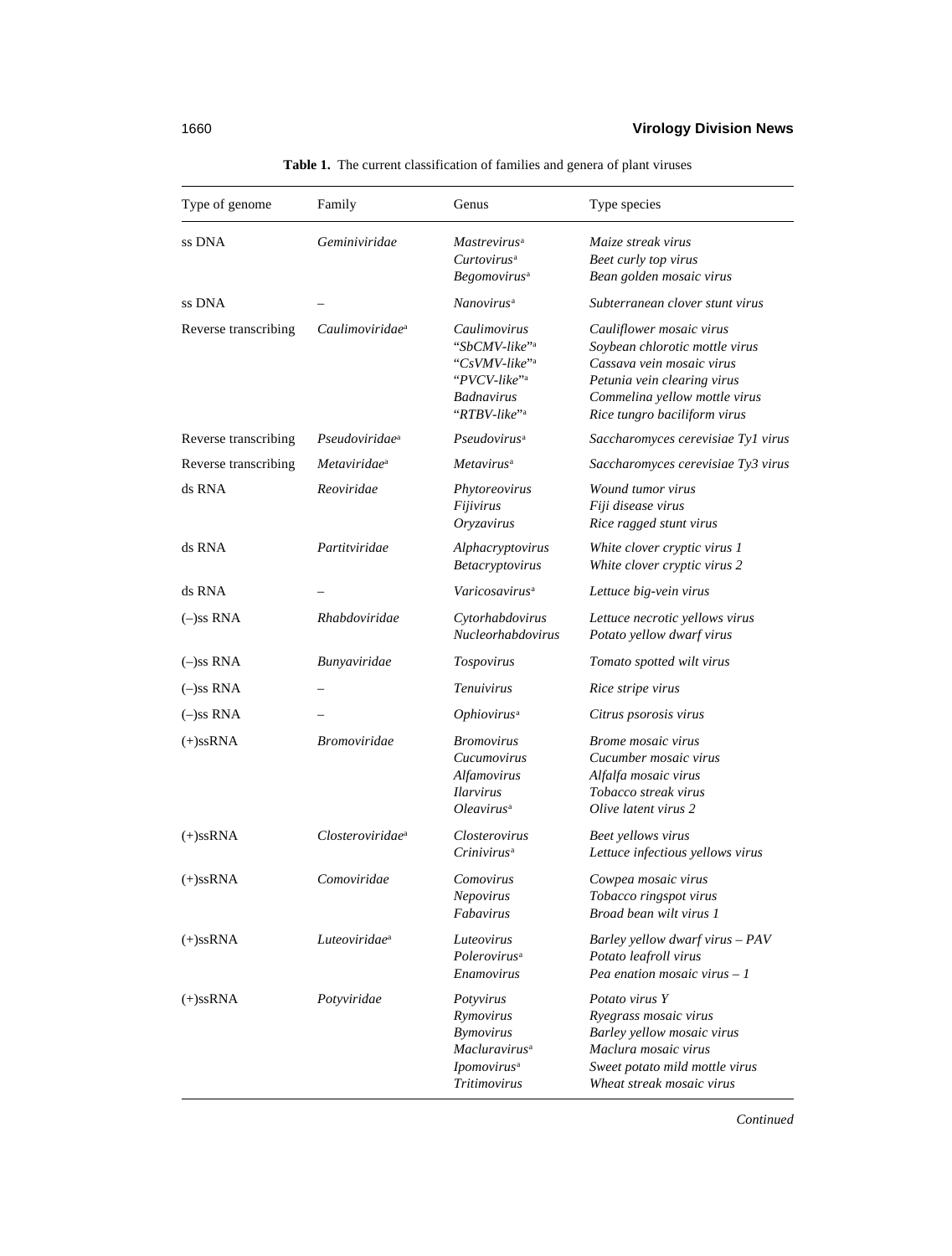| Type of genome | Family                     | Genus                                                                                                                                                                                                    | Type species                                                                                                                                                                                                           |
|----------------|----------------------------|----------------------------------------------------------------------------------------------------------------------------------------------------------------------------------------------------------|------------------------------------------------------------------------------------------------------------------------------------------------------------------------------------------------------------------------|
| $(+)$ ss $RNA$ | Sequiviridae               | Sequivirus<br>Waikavirus                                                                                                                                                                                 | Parsnip yellow fleck virus<br>Rice tungro spherical virus                                                                                                                                                              |
| $(+)$ ss $RNA$ | Tombusviridae              | Tombusvirus<br>Carmovirus<br>Necrovirus <sup>a</sup><br><i>Machlomovirus<sup>a</sup></i><br>Dianthovirus <sup>a</sup><br>Avenavirus <sup>a</sup><br>Aureusvirus <sup>a</sup><br>Panicovirus <sup>a</sup> | Tomato bushy stunt virus<br>Carnation mottle virus<br>Tobacco necrosis virus A<br>Maize chlorotic mottle virus<br>Carnation ringspot virus<br>Oat chlorotic stunt virus<br>Pothos latent virus<br>Panicum mosaic virus |
| $(+)$ ss $RNA$ |                            | Tobravirus                                                                                                                                                                                               | Tobacco rattle virus                                                                                                                                                                                                   |
| $(+)$ ss $RNA$ |                            | <b>Tobamovirus</b>                                                                                                                                                                                       | Tobacco mosaic virus                                                                                                                                                                                                   |
| $(+)$ ssRNA    |                            | Hordeivirus                                                                                                                                                                                              | Barley stripe mosaic virus                                                                                                                                                                                             |
| $(+)$ ss $RNA$ |                            | Furovirus                                                                                                                                                                                                | Soil-borne wheat mosaic virus                                                                                                                                                                                          |
| $(+)$ ss $RNA$ |                            | Pomovirus <sup>a</sup>                                                                                                                                                                                   | Potato mop-top virus                                                                                                                                                                                                   |
| $(+)$ ss $RNA$ |                            | Pecluvirus <sup>a</sup>                                                                                                                                                                                  | Peanut clump virus                                                                                                                                                                                                     |
| $(+)$ ss $RNA$ |                            | Benyvirus <sup>a</sup>                                                                                                                                                                                   | Beet necrotic yellow vein virus                                                                                                                                                                                        |
| $(+)$ ssRNA    |                            | Sobemovirus                                                                                                                                                                                              | Southern bean mosaic virus                                                                                                                                                                                             |
| $(+)$ ss $RNA$ |                            | <b>Marafivirus</b>                                                                                                                                                                                       | Maize rayado fino virus                                                                                                                                                                                                |
| $(+)$ ssRNA    |                            | <b>Umbravirus</b>                                                                                                                                                                                        | Carrot mottle virus                                                                                                                                                                                                    |
| $(+)$ ss $RNA$ |                            | Tymovirus                                                                                                                                                                                                | Turnip yellow mosaic virus                                                                                                                                                                                             |
| $(+)$ ss $RNA$ |                            | <b>Idaeovirus</b>                                                                                                                                                                                        | Raspberry bushy dwarf virus                                                                                                                                                                                            |
| $(+)$ ss $RNA$ |                            | <i>Ourmiavirus<sup>a</sup></i>                                                                                                                                                                           | Ourmia melon virus                                                                                                                                                                                                     |
| $(+)$ ss $RNA$ |                            | Potexvirus                                                                                                                                                                                               | Potato virus X                                                                                                                                                                                                         |
| $(+)$ ss $RNA$ |                            | Carlavirus                                                                                                                                                                                               | Carnation latent virus                                                                                                                                                                                                 |
| $(+)$ ss $RNA$ |                            | <i>Foveavirus<sup>a</sup></i>                                                                                                                                                                            | Apple stem pitting virus                                                                                                                                                                                               |
| $(+)$ ss $RNA$ |                            | <i>Allexivirus<sup>a</sup></i>                                                                                                                                                                           | Shallot virus X                                                                                                                                                                                                        |
| $(+)$ ssRNA    |                            | Capillovirus                                                                                                                                                                                             | Apple stem grooving virus                                                                                                                                                                                              |
| $(+)$ ssRNA    |                            | Trichovirus                                                                                                                                                                                              | Apple chlorotic leaf spot virus                                                                                                                                                                                        |
| $(+)$ ssRNA    |                            | <b>Vitivirus</b> <sup>a</sup>                                                                                                                                                                            | Grapevine virus A                                                                                                                                                                                                      |
| Viroid         | Pospiviroidae <sup>a</sup> | Pospiviroid <sup>a</sup>                                                                                                                                                                                 | Potato spindle tuber viroid                                                                                                                                                                                            |
|                |                            | Hostuviroid <sup>a</sup>                                                                                                                                                                                 | Hop stunt viroid                                                                                                                                                                                                       |
|                |                            | Cocadviroid <sup>a</sup>                                                                                                                                                                                 | Coconut cadang-cadang viroid                                                                                                                                                                                           |
|                |                            | Apscaviroid <sup>a</sup>                                                                                                                                                                                 | Apple scar skin viroid                                                                                                                                                                                                 |
|                |                            | Cole viroid <sup>a</sup>                                                                                                                                                                                 | Coleus blumei viroid 1                                                                                                                                                                                                 |
| Viroid         | Avsunviroidae <sup>a</sup> | Avsunviroid <sup>a</sup>                                                                                                                                                                                 | Avocado sunblotch viroid                                                                                                                                                                                               |
|                |                            | Pelamoviroid <sup>a</sup>                                                                                                                                                                                | Peach latent mosaic viroid                                                                                                                                                                                             |

**Table 1** (*continued*)

a Shows taxa and/or names changed since 1995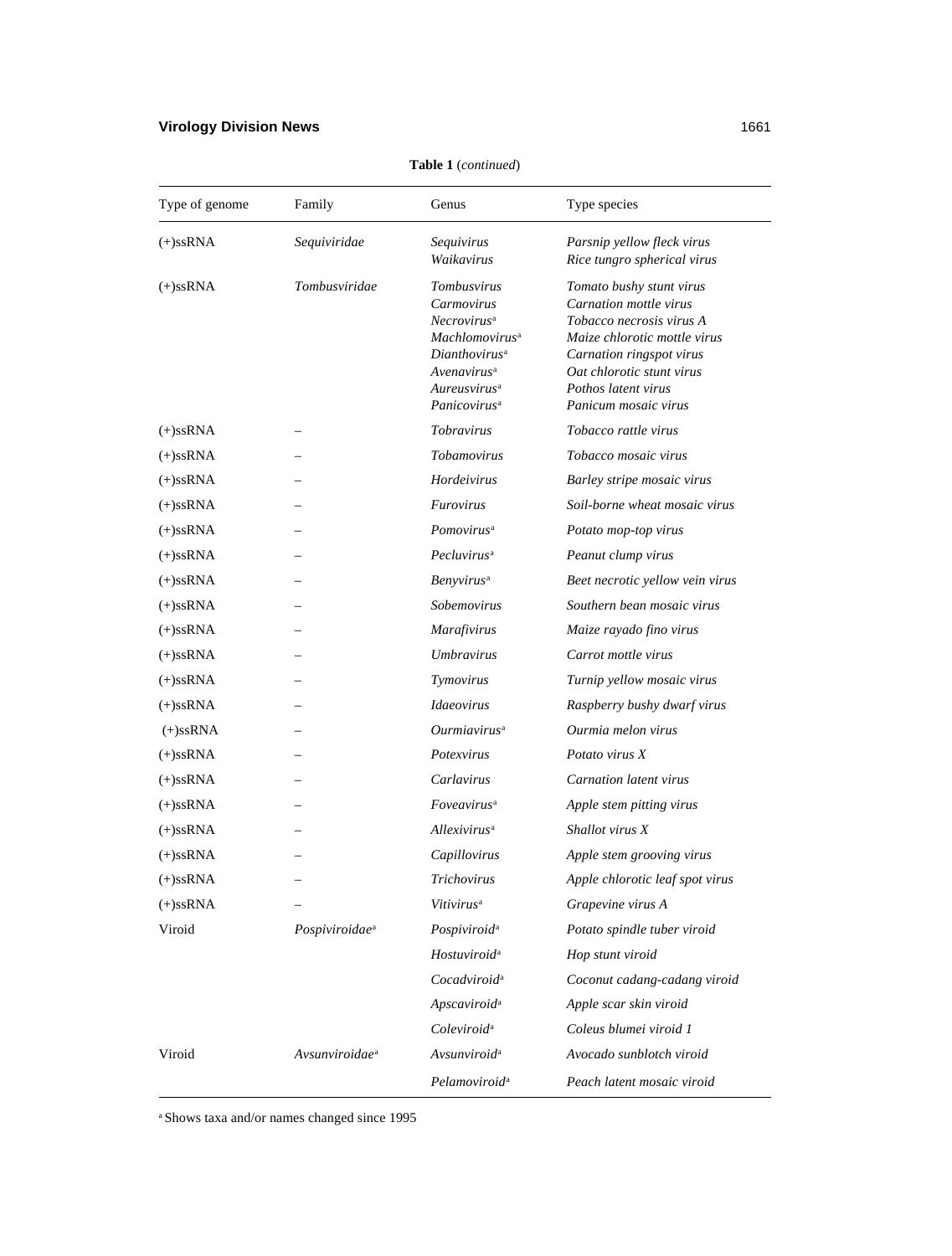#### **2. Changed taxa: new families**

#### *2.1. Retroid viruses*

### Family *Caulimoviridae*

Plant viruses that replicate by using reverse transcription were previously classified in either genus *Caulimovirus* or genus *Badnavirus* [5]. Recent sequence data have shown that the genomes of viruses in these genera differ appreciably and the present classification is into six genera that are clustered in a new family, *Caulimoviridae*. Viruses with isometric particles are in one of four genera, *Caulimovirus* (type species, *Cauliflower mosaic virus*), "SbCMV-like viruses" (type *species, Soybean chlorotic mottle virus*), "CsVMV-like viruses" (type species, *Cassava vein mosaic virus*) and "PVCV-like viruses" (type species, *Petunia vein clearing virus*). Viruses with bacilliform particles, previously badnaviruses, are separated into the genera *Badnavirus* (type *species, Commelina yellow mottle virus*) and "RTBV-like viruses" (type species, *Rice tungro bacilliform virus*). The genera can be distinguished mainly by the number and arrangements of the ORFs in the different genomes. Sequence similarities and differences reinforce this division into genera.

#### Retrotransposons

Recent taxonomic changes have brought retrotransposons into the Universal Taxonomic scheme. Two families have been recognized that differ in the possession or not of an *env* gene and in the organization of the *pol* gene. One genus in each family contains plant- "infecting" retrotransposons. For example, genus *Pseudovirus* (type species *Saccharomyces cerevisiae Ty1 virus*; family *Pseudoviridae*) contains *Arabidopsis thaliana Ta1 virus* and genus *Metavirus* (type species *Saccharomyces cerevisiae Ty3 virus*; family *Metaviridae*) contains *Lilium henryi de11 virus*.

#### *2.2 RNA genome viruses*

#### Family *Luteoviridae*

Sixteen definitive species were previously classified in genus *Luteovirus* [5]. However, the diverse genome structures of these viruses have made this classification untenable. In contrast, the biological properties (transmission; tissue localization; symptom type), and some molecular properties (e.g. coat protein sequences) of these viruses suggest that they should be classified together. To resolve this inconsistency, the family *Luteoviridae* was created so that the different molecular features of replication-related genes could be recognized by separation at the genus level, whilst shared structural protein features and biological properties could be recognized by membership of one family. Thus, genus *Luteovirus* now contains viruses with genomes like that of the type species, *Barley yellow dwarf virus – PAV*, that is they lack a P0 gene, have little overlap between P1 and P2 genes and lack a VPg. Genus *Polerovirus*, on the other hand, contains viruses with genomes like that of *Potato leafroll virus* (the type species), that is they contain a P0 gene, have an extensive overlap between P1 and P2, and have a 5'-linked VPg.

Pea enation mosaic virus (PEMV) was previously classified as the sole member of a genus as it was unlike other viruses [5]. However, detailed analysis of its apparently bipartite genome has shown that the disease of enation formation in peas is induced by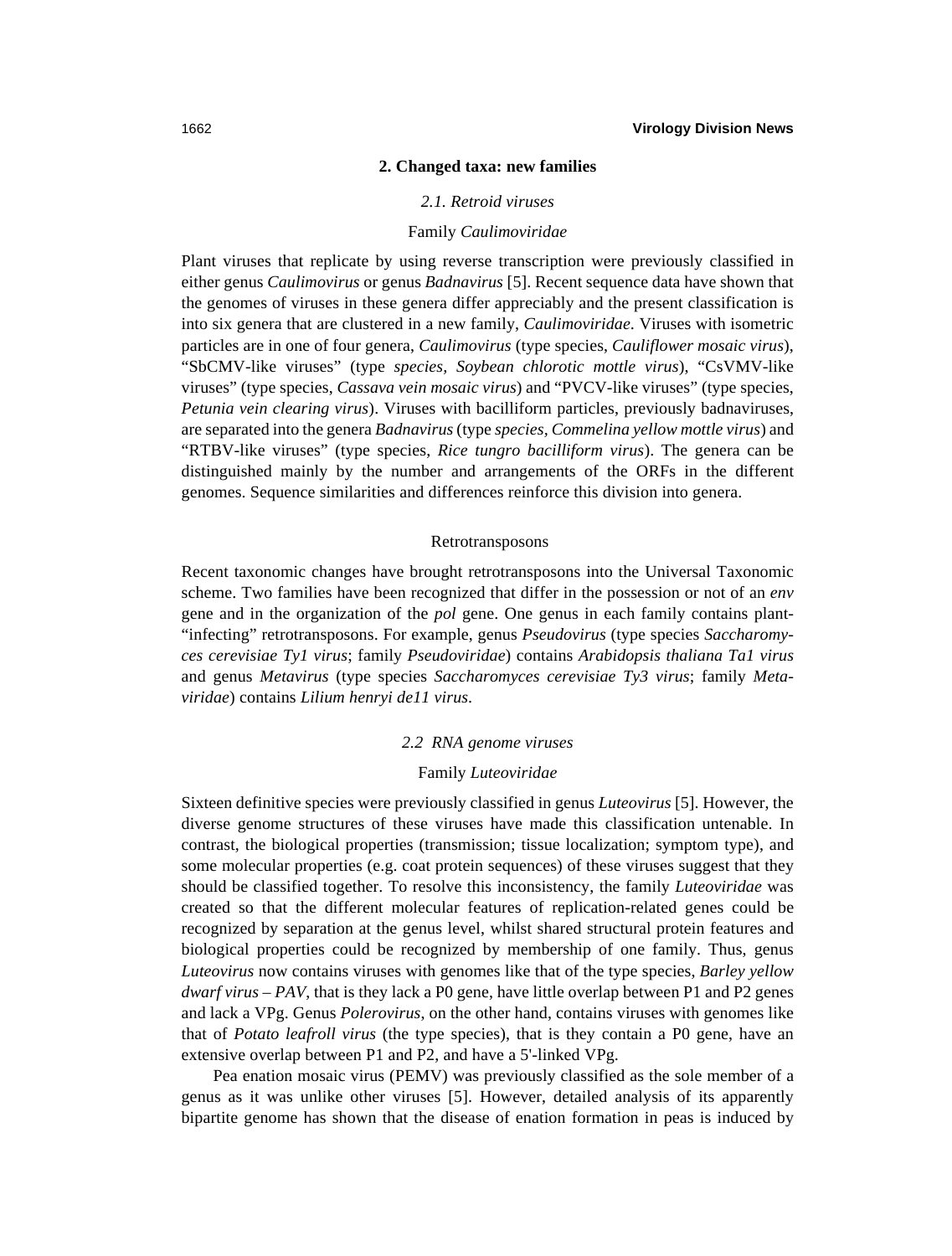infection with a complex of two viruses. One component resembles viruses of genus *Polerovirus* in gene complement, except that P4 is absent, and the capsids formed in cells infected by it cannot move from cell to cell. The other component resembles viruses of genus *Umbravirus* in that it can move systemically but cells infected with it do not form particles. Thus PEMV is a complex of two viruses. The current classification re-defines genus *Enamovirus* (type species, *Pea enation mosaic virus-1*) to contain only the larger RNA species and to place it in the family *Luteoviridae*. The RNA component that resembles umbraviruses is classified as the species *Pea enation mosaic virus-2* in the genus *Umbravirus*.

## Family *Closteroviridae*

Viruses typified by *Beet yellows virus* were previously classified in a single genus, *Closterovirus* [5]. However, the discovery that some viruses of this type have bipartite genomes, and thus two size classes of particles, has led to changes. The cluster has been raised to the level of a family and has been named *Closteroviridae*. Viruses with bipartite genomes have been removed from the genus *Closterovirus* and placed in a new genus, *Crinivirus* (type species, *Lettuce infectious yellows virus*). However, within the current genus *Closterovirus,* there remain viruses in species or tentative species that have aphids, mealybugs or whiteflies as vectors, which is an unusual amount of biological diversity to have among species within one genus.

## Viroids

Recently, on the basis of nucleotide sequence features, it has been possible to devise a family/genus classification of viroids. There are two families of viroids. Those in family *Pospiviroidae* contain a central conserved region (CCR), whereas those in family *Avsunviroidae* do not contain a CCR but do undergo self-cleavage. Family *Pospiviroidae* contains the genera *Pospiviroid* (type species, *Potato spindle tuber viroid*), *Hostuviroid* (type species, *Hop stunt viroid*), *Cocadviroid* (type species, *Coconut cadang cadang viroid*), Apscaviroid (type species, *Apple scar skin viroid*) and *Coleviroid* (type species, *Coleus blumei viroid 1*), each characterised by the CCR. Family *Avsunviroidae* contains the genera *Avsunviroid* (type species, *Avocado sunblotch viroid*) and *Pelamoviroid* (type species, *Peach latent mosaic viroid*) that are distinguishable on the basis of RNA size and secondary structure. Within the genera, the level of sequence identity that determines that two viroids are distinct species rather than strains of one species is < 90%.

## **3. Changed taxa: new genera**

## *3.1 DNA viruses*

## Genus *Nanovirus*

Viruses in the new genus *Nanovirus* (type species, *Subterranean clover stunt virus*) have 20 nm diameter, icosahedral particles that encapsidate circular ssDNA approximately 1 kb in size. Nanoviruses resemble the animal-infecting circoviruses in genome size and genome organisation, but differ from them in virion size and morphology. The species in the genus all have either 6 or 7 circular single-stranded DNAs, each of which has a single open reading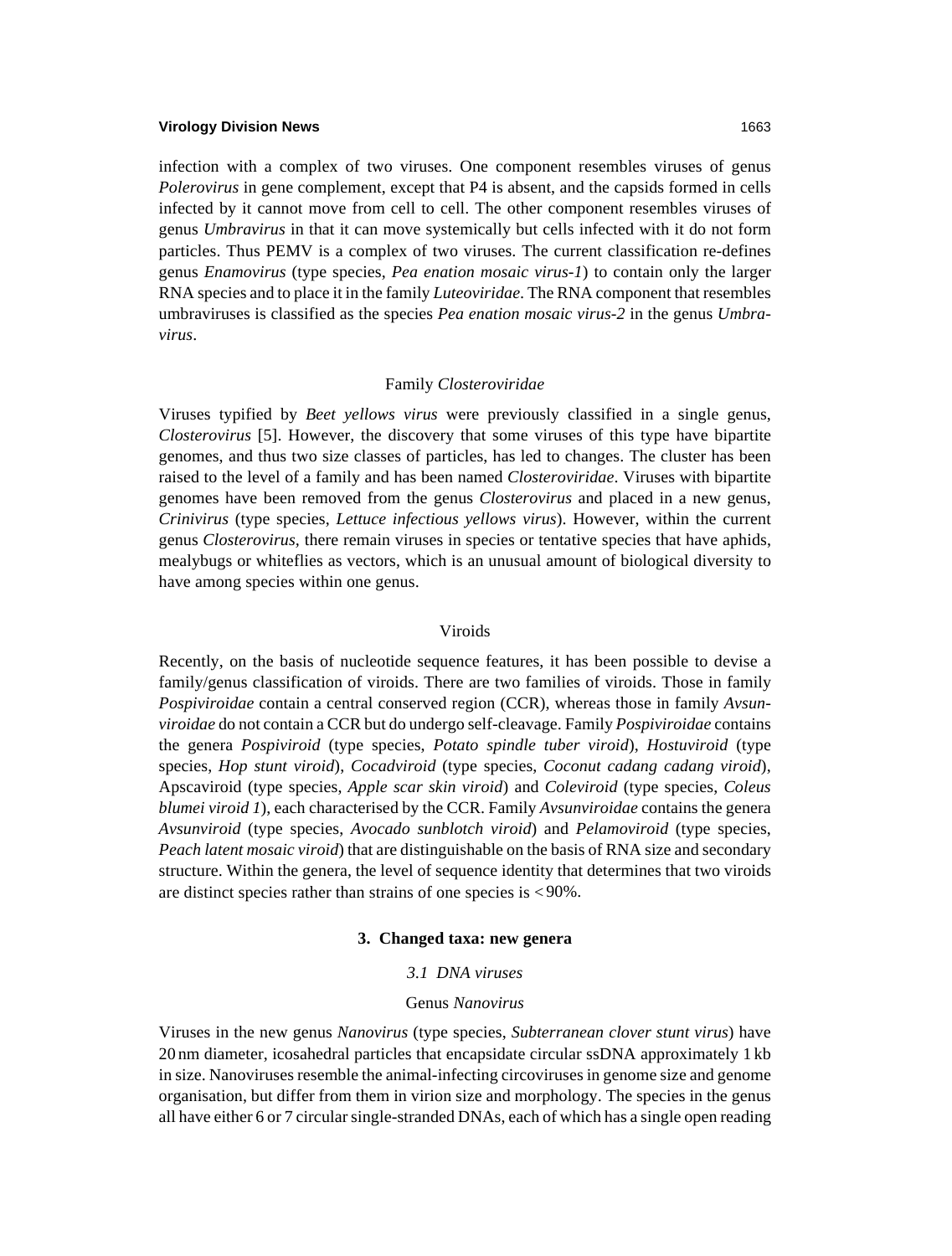frame (ORF) and each is transcribed unilaterally. Definitive nanoviruses are transmitted by aphids. The tentative species, Coconut foliar decay virus (CFDV), has only one circular 1.3 kb ssDNA, and it is transmitted by planthoppers.

#### *3.2 dsRNA genome viruses*

#### Genus *Varicosavirus*

This genus was created to contain viruses typified by *Lettuce big-vein virus* (LBVV). Tobacco stunt virus resembles LBVV in a number of respects and has been added to the genus but as a Tentative Species to allow the possibility of its proving on further analysis to be very closely related to LBVV. These viruses have been known for some time to have dsRNA genomes, probably of two components, that are encapsidated in rod-shaped particles. The viruses are probably transmitted by *Olpidium* sp. In these characters, the viruses are distinct from any others.

## *3.3 Viruses with negative-sense RNA genomes*

#### Genus *Ophiovirus*

*Citrus psorosis virus* (the type species) and related viruses were recently classified in the new genus *Ophiovirus*. These viruses resemble tenuiviruses in particle morphology but differ in having only 3 size classes (7.5 to 9 kb, 1.6 to 1.8 kb and 1.5 kb) of ssRNA. Also, particle preparations of ophioviruses are infective, possibly linked to the fact that they are not phloem-limited. And, unlike tenuiviruses, ophioviruses do not infect graminaceous plants.

## *3.4 Viruses with positive-sense ssRNA genomes*

## Family *Potyviridae*

Recent molecular characterisation has shown that some viruses previously classified as "unassigned in the family *Potyviridae*" are distinct from viruses in recognized genera. These viruses are now classified in the genera *Macluravirus* (type species, *Maclura mosaic virus*) and *Ipomovirus* (type species, *Sweet potato mild mottle virus*). Macluraviruses are aphid-transmitted and ipomoviruses are transmitted by whiteflies. Although classified previously in genus *Rymovirus*, *Wheat streak mosaic virus* (WSMV) differs markedly from *Ryegrass mosaic virus*, the type species of genus *Rymovirus*, in gene sequences and in the species of mite that transmits it. WSMV has now been made the type species of the new genus *Tritimovirus*.

#### Family *Tombusviridae*

In the 6th ICTV Report, family *Tombusviridae* contains the genera *Tombusvirus* and *Carmovirus* [5]. In recognition of a number of similarities in genome organization, the previously unassigned genera, *Necrovirus* (type species, *Tobacco necrosis virus A*), *Machlomovirus* (type species, *Maize chlorotic mottle virus*) and *Dianthovirus* (type species, *Carnation ringspot virus*) were added to the family. The family has recently been further expanded by genera typified by some newly characterised viruses. A range of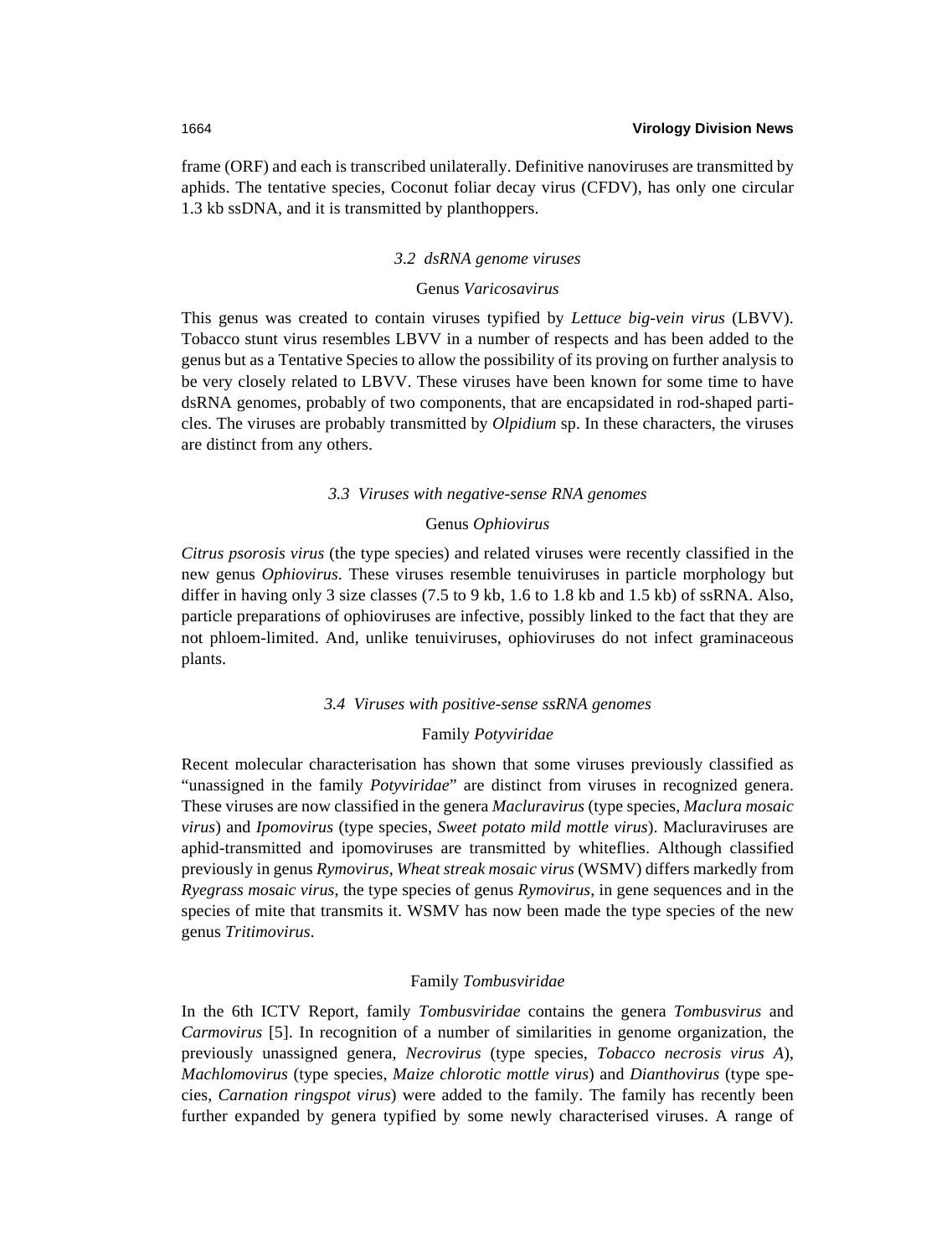molecular characteristics is used to discriminate among these genera. The genera are *Avenavirus* (type species, *Oat chlorotic stunt virus*), *Aureusvirus* (type species, *Pothos latent virus*) and *Panicovirus* (type species, *Panicum mosaic virus*).

#### The former genus *Furovirus*

Viruses previously grouped together on the basis of having rod-shaped particles and being transmitted by soil-inhabiting fungi, have proved to be increasingly diverse as more and more molecular characters have become apparent. The viruses are markedly diverse in the numbers of genome parts, in possession or not of a triple gene block (TGB), in the expression mechanisms used during genome translation, and in gene sequences. The present classification of these viruses is into four genera. Genus *Furovirus* is, as before [5], typified by *Soil-borne wheat mosaic virus* and thus contains viruses that lack a TGB in their bipartite genomes. Viruses with other characteristics have been re-classified in new genera. Viruses that have a tripartite genome that contains a TGB are classified in genus *Pomovirus* (type species, *Potato mop-top virus*). Viruses with a bipartite genome and a TGB, and that are transmitted by *Polymyxa graminis,* are classified in genus *Pecluvirus* (type species, *Peanut clump virus*). Viruses with a genome of two essential RNA components and two or three supplementary RNA components, and that are transmitted by *Polymyxa betae* are classified in genus *Benyvirus* (type species, *Beet necrotic yellow vein virus*)*.*

## Genus *Oleavirus*

A new genus (*Oleavirus*, type species *Olive latent virus 2*) has been added to family *Bromoviridae.* Oleaviruses are characteristic of this family in having tripartite genomes of RNAs between 2 kb and 3 kb, a subgenomic mRNA of c.1kb that encodes the coat protein and quasi-sperical to bacilliform particles. However, the genus differs from others in the family in that the subgenomic coat protein mRNA is not encapsidated and the particles contain a fourth RNA of unknown function.

## Genus *Ourmiavirus*

A new genus (type species *Ourmia melon virus*) has been created for viruses that resemble those in family *Bromoviridae* in having tripartite genomes but that differ in particle properties. The particles are bacilliform but have conical ends and they are markedly resistant to the disruptive effects of a variety of chemicals that would destroy bromovirus particles. No vector is known; the virus is relatively efficiently transmitted through seed.

### Genera of monopartite genome viruses with filamentous particles

Several genera have been created in order to classify the diverse viruses that have a monopartite genome and flexuous filamentous particles. The new genera are *Allexivirus* (type species, *Shallot virus X*), *Foveavirus* (type species, *Apple stem pitting virus*) and *Vitivirus* (type species, *Grapevine virus A*). They can be distinguished from genera of similar viruses described in the 6th ICTV Report largely by features of their genomes. Of the viruses in these genera that have a TGB, allexiviruses have 6 ORFs, are mite-transmitted and have particles longer than 700 nm, and foveaviruses have 5 ORFs and no known vector.